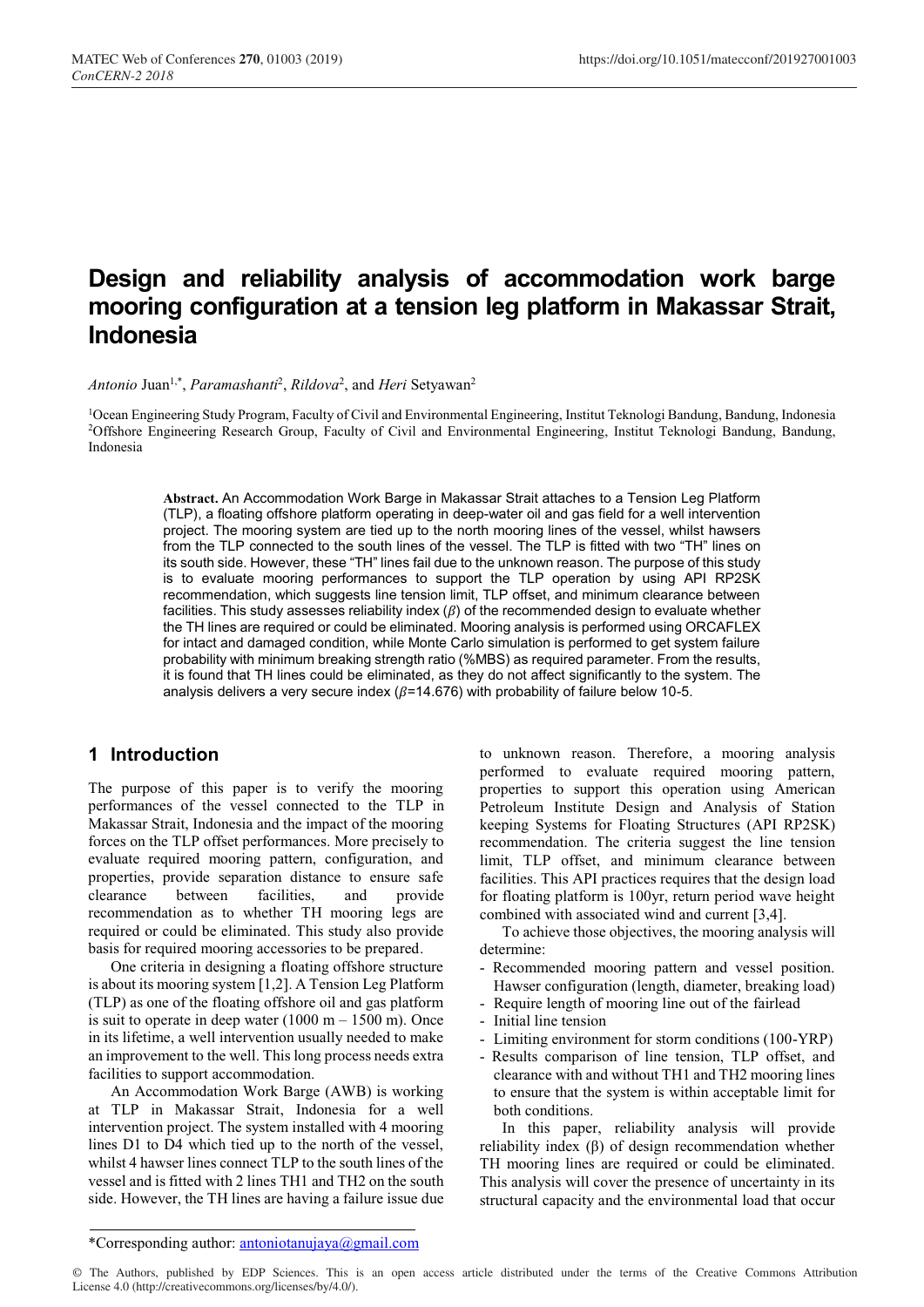[5]. Therefore, we can assess the probability of failure in this system and know how secure the system is.

# **2 Study Cases**

## **2.1 Mooring analysis**

To evaluate the proposed mooring system of the AWB at the north face of the TLP, we have run a mooring analysis following the API RP 2 SK recommendations. The mooring analysis has been performed with the computer program ORCAFLEX from Orcina using a coupled model of the TLP and the AWB.

There are various loading mechanisms acting on a moored floating vessel [1]. For this study, the excitation forces caused by current are assumed temporarily constant, with spatial variation depending on the current profile and direction with depth. Wind loading is taken as constant, at least, in initial design calculations, though gusting can produce slowly varying responses. Wave forces result in time-varying vessel motions in the six rigid body degrees of freedom of surge, sway, heave, roll, pitch, and yaw [2]. This illustration as depicted in Fig. 1.



**Fig. 1.** Environmental forces on a moored vessel

The drag loads due to translational velocity of the sea and air past the vessel are calculated using the standard OCIMF method outlined below [6]. This method calculates the surge, sway, and yaw drag loads on a stationary vessel. ORCAFLEX extends this to a moving vessel by replacing the current (or wind) velocity used in the OCIMF method with the relative translational velocity of the current (or wind) past the vessel. More precisely, the relative velocity is that of the current (or wind), relative to the low frequency primary motion of the vessel, at the current (or wind) load origin. In other words, the relative velocity includes the current but not the waves, and it includes the low frequency primary motion of the vessel, but not the wave frequency motion or the superimposed motion.

The drag loads due to surge and sway relative velocity are calculated as given by the following OCIMF formulae.

$$
f_x = \frac{1}{2} C_{\text{surface}} \rho |v|^2 A_{\text{surface}}
$$
  
\n
$$
f_y = \frac{1}{2} C_{\text{swap}} \rho |v|^2 A_{\text{swap}}
$$
  
\n
$$
m_z = \frac{1}{2} C_{\text{yaw}} \rho |v|^2 A_{\text{yaw}}
$$
\n(1)

Where:

- $f_x$ ,  $f_y$ , and  $m_z$  are the drag force in the x- and ydirections and moment about z- direction
- $C_{\text{surface}}$ ,  $C_{\text{swap}}$  and  $C_{\text{yaw}}$  are the surge, sway and yaw drag coefficients for the current or wind direction relative to the low frequency vessel heading
- $\rho$  is the water density (for current) or air density (wind)
- $\cdot$  v is the relative velocity of the sea or air past the vessel

For the AWB, wind and current drag coefficients, were used from the vessel's data [7]. The drift forces and vessel motions were obtained by a hydrodynamic analysis using MOSES computer program.

For the TLP, wind and current drag coefficients also used from the TLP data. TLP hydrodynamic motions RAOs and Quadratic Transfer functions are generated by a hydrodynamic analysis using MOSES. The TLP actual mechanical properties (actual tendons and riser tensions) are given by TLP data. The tendons and risers' tensions are used to define the TLP motions and offsets, but it is not the intention of this paper to verify the tension in the riser and tendons.

## **2.2 Reliability analysis**

To assess probability of failure of the recommended design, we performed reliability analysis using *Monte Carlo Simulation* [5]. This analysis is used to cover numerous sources of uncertainty in the load and resistance related parameters of a designed structure. (See Fig. 2 below).



**Fig. 2.** Load and resistance distribution

Where the uncertainties in the load and resistance variables are expressed in the form of the probability density functions, we can express the measure of risk in terms of the probability of the failure event or  $P(R \le S)$  as this formula:

$$
p_f = P(failure) = P(R < S)
$$
  
= 
$$
\int_0^{\infty} \left[ \int_0^{s} f_R(r) dr \right] f_S(s) ds
$$
 (2)  
= 
$$
\int_0^{\infty} F_R(s) f_S(s) ds
$$

Where  $F_R(s)$  is the Cumulative Distribution Function of R evaluated at s. The probability of failure in terms of the safety index can be obtained as:

$$
p_f = \Phi(-\beta) = 1 - \Phi(\beta) \tag{3}
$$

Load parameter is constant, and the resistance parameter is based on line tension minimum breaking load (MBL). The event failure is when loads occur on the line are greater than its capacity. So, the performance function [5] is written as: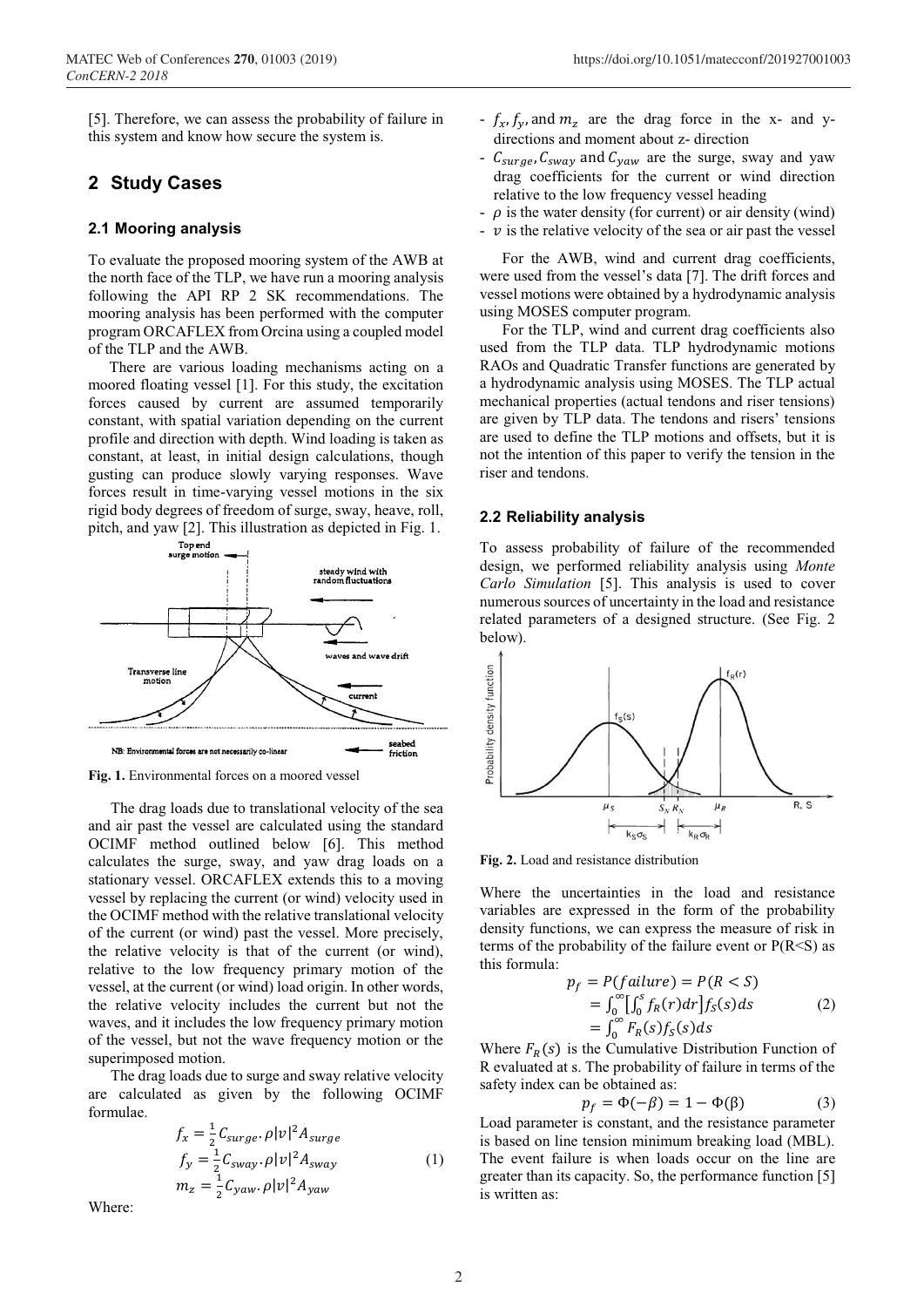$$
Z=g(R,S)=R-S
$$
 (4)

We performed 50 simulations to assess distribution of the MBL percentage for each simulation.

## **2.3 Methodology**

The step of this study is shown in flowchart Fig. 3 below.



**Fig. 3.** Flowchart of the study

Mooring analysis performed for intact and damaged condition using API recommendation for dynamic analysis. For intact condition, dynamic analysis safety factor for tension limit is 60%, and offset limit is 3% water depth. For damage condition, it is 80% MBL and 5% water depth. The horizontal clearance recommendation between facilities is 10 m for both operating and storm condition [3].

# **3 Results and Discussion**

#### **3.1 Mooring analysis Results**

The simulations are performed for eight different environmental heading cases as shown in Table 1 [8]**.**

**Table 1.** Environmental heading cases, 100YRP

| 100 - Year Return Storm |      |                 |      |      | S         | SW   | W    | NW   | Omni |
|-------------------------|------|-----------------|------|------|-----------|------|------|------|------|
| Significant Wave        |      |                 |      |      |           |      |      |      |      |
| Height (Hs)<br>(m)      |      | 2.5             | 2.4  | 1.2  | 1.9       | 1.4  | 1.9  | 1.9  | 3.0  |
| (s)                     | 8.3  | 7.6             | 7.4  | 5.3  | 6.5       | 5.6  | 6.7  | 6.6  | 8.3  |
| Hmax<br>(m)             |      | 4.6             | 4.4  | 2.2  | 3.4       | 2.5  | 3.6  | 3.5  | 5.5  |
| (s)                     | 7.8  | 7.2             | 7.0  | 5.0  | 6.2       | 5.3  | 6.3  | 6.3  | 7.8  |
| (m/s)                   | 21.2 | 18.7            | 18.0 | 11.7 | 15.5      | 12.7 | 15.9 | 15.7 | 21.2 |
| (m/s)                   | .31  | 0.78            | 0.78 | 0.78 | 1.31      | 0.78 | 0.78 | 0.78 | 0.78 |
|                         |      | N<br>3.0<br>5.5 | NE   | E    | <b>SE</b> |      |      |      |      |

\*Wave directions refer to the direction from which the waves come from

\*The wave spectrum type is JONSWAP spectrum with a peak enhancement factor of  $(\gamma)$  2.5

For each dynamic analysed case, a time domain simulation is performed with 3-hour duration each and a time step of 0.1-s [1]. The analysis using ORCAFLEX software is performed for the coupled model of TLP and AWB (see Fig.4).



**Fig. 4.** Coupled model of TLP and AWB

The analysis results present the maximum tension in the vessel and TLP mooring lines, the vessel and TLP offset and motions as well as the clearance between the two vessels. The tendon and riser tensions are excluded.

The model has been validated by checking its stability and response frequency in regular waves.

From the analysis, it is recommended to change the AWB mooring lines connected to the TLP with new IWRC 54mm wires with MBL 174 tonnes from EEIPS 38 mm wires with MBL 90 tonnes [9].

After this replacement in the mooring properties to increase strength, we compared the results using dynamic analysis with and without TH1 & TH2 lines for intact and damaged condition. The criteria which been compared is the maximum line tension, TLP offsets and clearance between two vessels.

## *3.1.1 Line Tension*

Results comparison between line tension for each condition show in figures below. The vertical coordinate represents value of the line tension in tonnes and horizontal coordinate represent each environmental heading cases. Results for analysis where TH lines are included is connected by continuous lines and for condition where TH lines are excluded is connected with dotted lines.

For intact condition, the graph shows the line tension comparison for mooring lines connected to the north of vessel  $(D1 - D4)$  as shown in Fig.5, and for hawser lines  $(H1 - H4)$  which connect the vessel to the TLP as shown in Fig.6 below.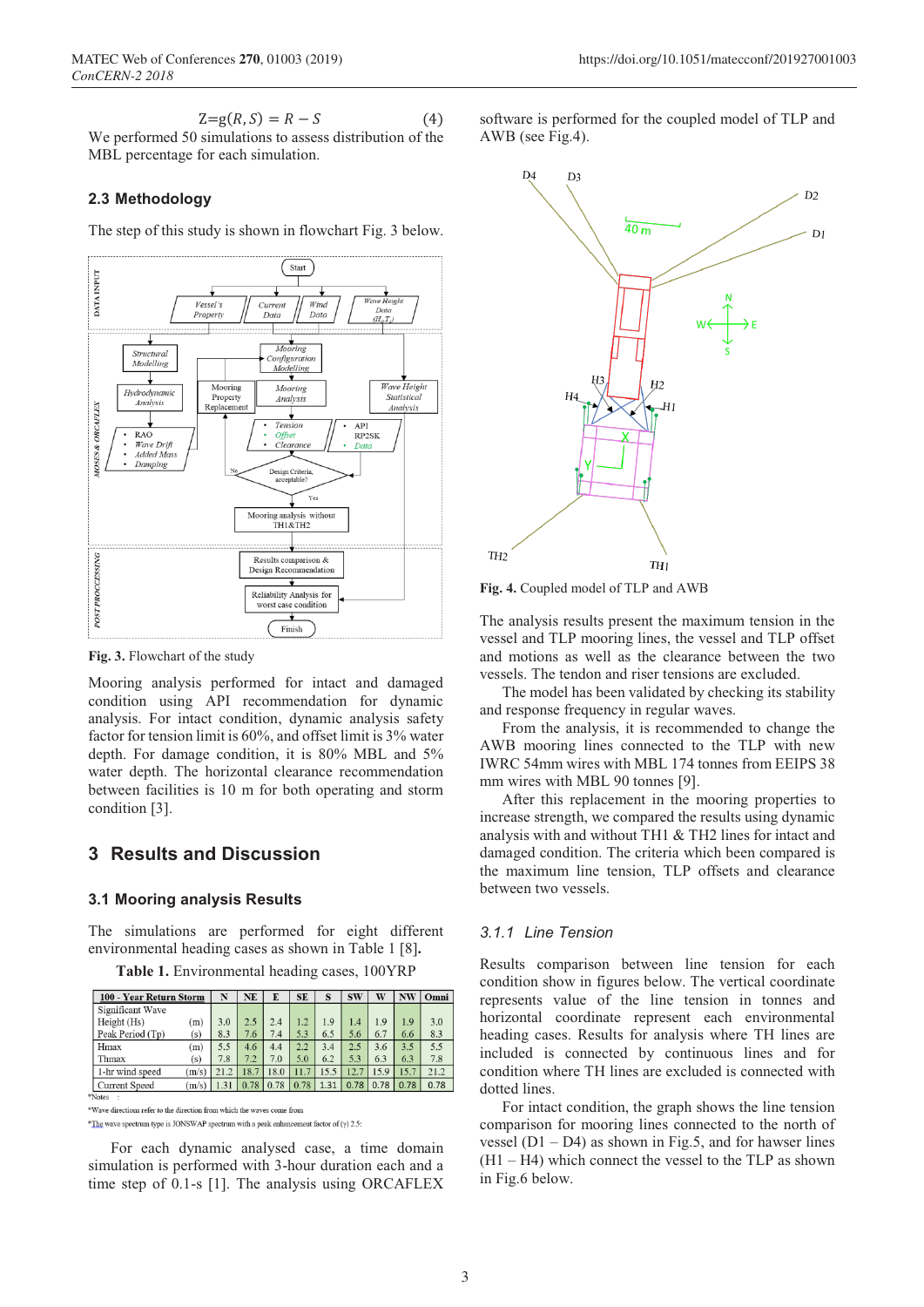

**Fig. 5.** D1 – D4 line tension comparison, intact condition



**Fig. 6.** H1 – H4 line tension comparison, intact condition

Whilst for damaged condition is shown in Fig.7 and Fig.8. For these graph, zero (0) value of the line tension means condition for the failed line which occur at different lines depends on each environmental heading case.



**Fig. 7.** D1 – D4 line tension comparison, Damaged condition



**Fig. 8.** H1 – H4 line tension comparison, Damaged condition

From the graphs above, we see that there is no significant effect to the line tension for intact or damaged condition, whether TH lines is included or excluded. Detailed results for both conditions shown in Table 2 below.

|                   |                |                   |                |                   |                |                   | <b>Tension Results: 100 YRP</b> |                   |       |            |      |                                     |            |  |
|-------------------|----------------|-------------------|----------------|-------------------|----------------|-------------------|---------------------------------|-------------------|-------|------------|------|-------------------------------------|------------|--|
| Environment       |                |                   | Failed         |                   |                |                   | Fairlead                        |                   |       | <b>FOS</b> |      |                                     | <b>FOS</b> |  |
| Heading           |                | Line              |                | Line              |                | Max               |                                 | Tension           |       |            |      | Achieved Criteria Achieved Criteria |            |  |
|                   |                | <b>No</b>         |                | <b>No</b>         |                | t                 |                                 | %MBS              |       | 2SK        |      | 2SK                                 |            |  |
| <b>TH Line</b>    |                | With<br><b>TH</b> | No TH          | With<br><b>TH</b> | <b>No TH</b>   | With<br><b>TH</b> | <b>No TH</b>                    | With<br><b>TH</b> | No TH | With TH    |      | No TH                               |            |  |
| North             | intact         |                   |                | D <sub>3</sub>    | D <sub>3</sub> | 78.8              | 78.2                            | 45.3%             | 44.9% | 2.21       | 1.67 | 2.22                                | 2.00       |  |
|                   | Damaged        | D <sub>3</sub>    | D <sub>3</sub> | D <sub>4</sub>    | D <sub>4</sub> | 87.9              | 86.2                            | 50.5%             | 49.6% | 1.98       | 1.25 | 2.02                                | 1.25       |  |
| <b>North East</b> | intact         |                   |                | D <sub>2</sub>    | D <sub>2</sub> | 69.4              | 67.5                            | 39.9%             | 38.8% | 2.51       | 1.67 | 2.58                                | 2.00       |  |
|                   | <b>Damaged</b> | D <sub>2</sub>    | D <sub>2</sub> | D <sub>1</sub>    | D <sub>1</sub> | 67.6              | 64.5                            | 38.8%             | 37.1% | 2.57       | 1.25 | 2.70                                |            |  |
| East              | intact         |                   |                | D <sub>2</sub>    | D <sub>2</sub> | 77.8              | 76.4                            | 44.7%             | 43.9% | 2.24       | 1.67 | 2.28                                | 2.00       |  |
|                   | <b>Damaged</b> | D <sub>2</sub>    | D <sub>2</sub> | D <sub>1</sub>    | D1             | 87.1              | 85.6                            | 50.0%             | 49.2% | 2.00       | 1.25 | 2.03                                | 1.25       |  |
| South East        | intact         |                   |                | D <sub>4</sub>    | D <sub>4</sub> | 57.1              | 55.6                            | 32.8%             | 31.9% | 3.05       | 1.67 | 3.13                                | 2.00       |  |
|                   | Damaged        | D <sub>4</sub>    | D <sub>4</sub> | D <sub>3</sub>    | D <sub>3</sub> | 62.8              | 61.3                            | 36.1%             | 35.2% | 2.77       | 1.25 | 2.84                                | 1.25       |  |
| South             | intact         |                   |                | D <sub>4</sub>    | D <sub>3</sub> | 57.3              | 53.8                            | 32.9%             | 30.9% | 3.04       | 1.67 | 3.23                                | 2.00       |  |
|                   | Damaged        | D <sub>4</sub>    | D <sub>3</sub> | D <sub>3</sub>    | D <sub>3</sub> | 59.8              | 58.5                            | 34.3%             | 33.6% | 2.91       | 1.25 | 2.97                                | 1.25       |  |
| South West intact |                |                   |                | D <sub>4</sub>    | D <sub>4</sub> | 63.8              | 59.5                            | 36.7%             | 34.2% | 2.73       | 1.67 | 2.92                                | 2.00       |  |
|                   | <b>Damaged</b> | D <sub>4</sub>    | D <sub>4</sub> | D <sub>3</sub>    | D <sub>3</sub> | 68.6              | 66.1                            | 39.4%             | 38.0% | 2.54       | 1.25 | 2.63                                | 1.25       |  |
| West              | intact         |                   |                | D <sub>4</sub>    | D <sub>4</sub> | 70.7              | 69.5                            | 40.6%             | 40.0% | 2.46       | 1.67 | 2.50                                | 2.00       |  |
|                   | <b>Damaged</b> | D <sub>4</sub>    | D <sub>4</sub> | D <sub>3</sub>    | D <sub>3</sub> | 81.2              | 79.5                            | 46.7%             | 45.7% | 2.14       | 1.25 | 2.19                                | 1.25       |  |
| North West intact |                |                   |                | D <sub>3</sub>    | D <sub>3</sub> | 69.3              | 68.2                            | 39.8%             | 39.2% | 2.51       | 1.67 | 2.55                                | 2.00       |  |
|                   | Damaged        | D <sub>3</sub>    | D <sub>3</sub> | D <sub>4</sub>    | D4             | 83.4              |                                 | <b>79.4 47.9%</b> | 45.6% | 2.09       | 1.25 | 2.19                                | 1.25       |  |

**Table 2.** Line tension results comparison, with and without TH1&TH2

The worst results as show in table 2 above, is the maximum line tension occurs at line **D4** with **50.5%** MBS for damaged (1-line failure) condition.

This worst case occurs when the system takes an environmental force from north direction. All mooring lines tension safety factor are satisfied with the new lines.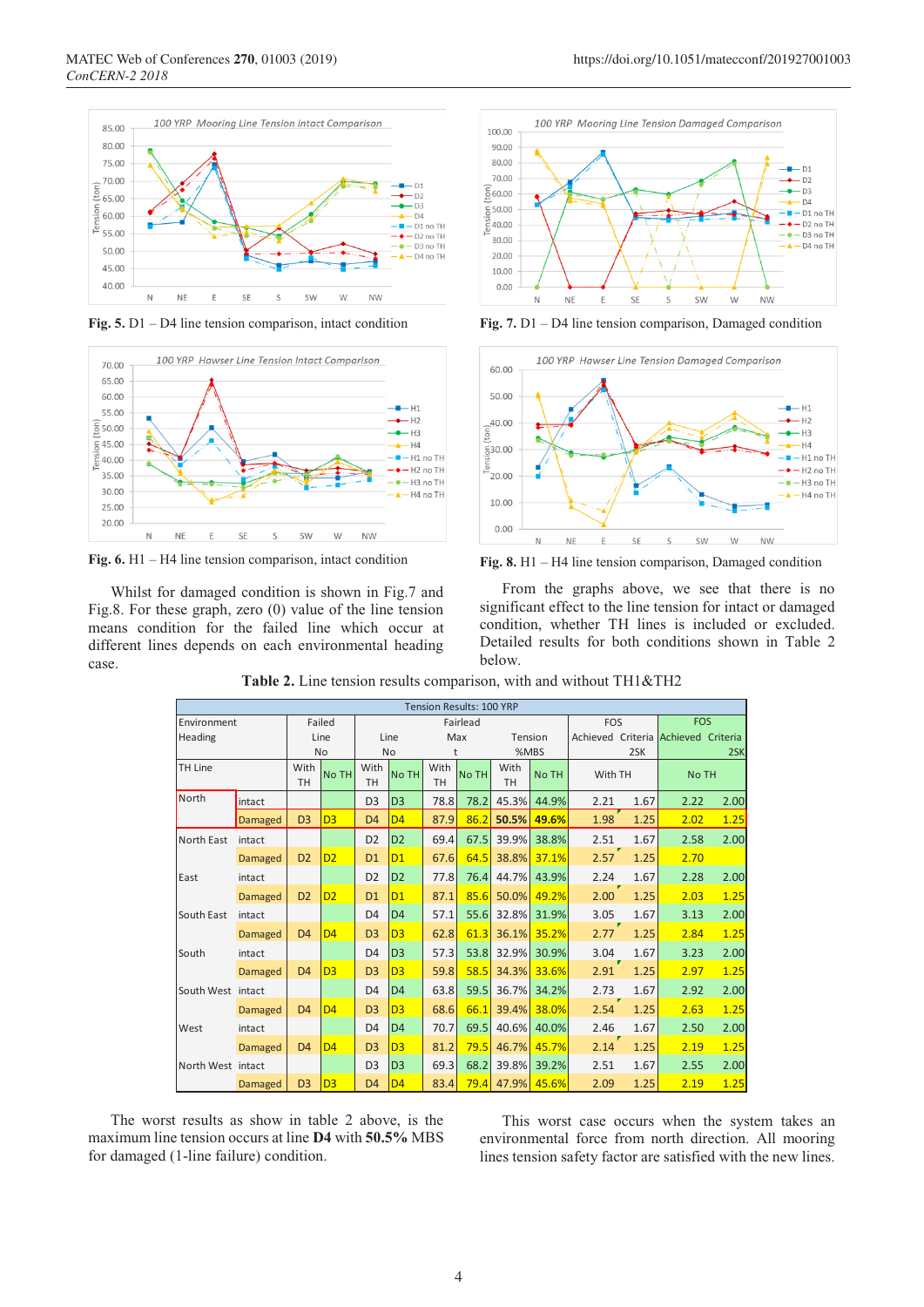vessel and TLP. The offset for intact and damaged

condition as shown in Fig. 9 below.

#### *3.1.2 TLP Offset and Clearance*

We compared the TLP offset performances due to impact of the mooring lines and the separation distance between



**Fig. 9.** TLP offsets comparison for Intact and Damaged condition

The maximum TLP offset occurs in the 100 YRP conditions from South, with and without TH lines where the offset reach 28m to North. This number almost exceeding the acceptance criteria (3% limit) 30 m for intact condition.

The minimum clearance comparison for both intact and damaged condition shown in Fig.10 below. The analysis asses the minimum separation distance between vessel surfaces during time simulation.



**Fig. 10.** AWB/TLP Clearance results comparison

Minimum clearance occurs when TH lines is included during damaged condition, the minimum separation distance recorded at 15.7 m when system took an environmental force coming from East direction. Although this result still satisfied the API acceptance criteria 10m. The effect of the TH lines on the TLP offset is practically quasi – static and the TLP may therefore

operate with the AWB connected and with a watch to the offset in case of strong southerly current. From the tension results, TLP offset and clearance results, we found that there is no significant effect of the TH1 & TH2 lines for the mooring lines system. Therefore, we can ignore the option to replace or repair those lines. However, the minor change of the vessel's mooring properties is needed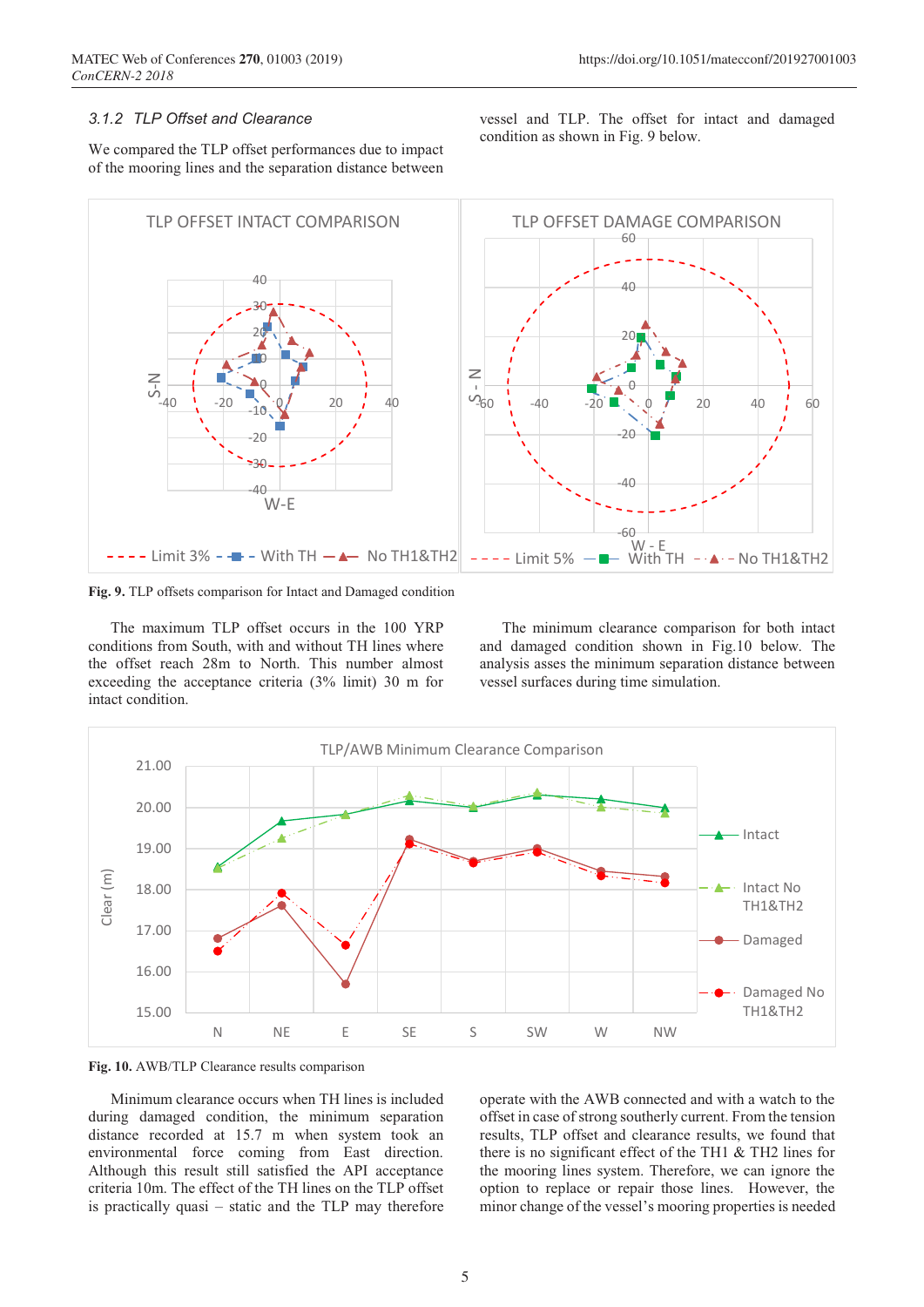to improve line tension capacity. The maximum line tension occurred in line D4 for damaged condition in case of strong northerly environmental forces.

## **3.2 Reliability analysis Results**

In this study, we performed 50 Monte Carlo simulation to assess probability of failure from line D4 as representation from the recommended design. The wave height variable acted as load parameter while Minimum Breaking Load (MBL) of the line acted as resistance parameter with no safety factor applied (safety factor  $= 1$ ).

50 random northerly waves variable were developed using Kolmogorov – Smirnov  $(K - S)$  test [5]. The  $K - S$ test compares the observed cumulative frequency and the CDF of an assumed theoretical distribution. The analysis conducted using ORCAFLEX simulation for dynamic mooring analysis in damaged condition without TH1&TH2 lines. The failure criteria meet simply when the load is greater than line D4 capacity  $(\%MBS > 1)$ .

From the observed data (see Fig.11), normal distribution is closest (see Table.3) compared to data with level of significance factor 15%.



**Fig. 11.** North wave height observed data PDF

The observed wave height data is a height (H) and periode (T) data with relation as shown in this formula.  $T = 1.9308H + 2.9198$  (5)

**Table 4.** K – S test result distribution

| <b>Distribution</b> | <b>Kolmogorov Smirnov</b> |      |  |  |  |  |
|---------------------|---------------------------|------|--|--|--|--|
|                     | $D_{N}$                   | Rank |  |  |  |  |
| Normal              | 0.1137                    |      |  |  |  |  |
| Rayleigh            | 0.11524                   |      |  |  |  |  |
| <b>Gumbel Max</b>   | 0.14362                   |      |  |  |  |  |
| Lognormal           | 0.16258                   |      |  |  |  |  |

The  $K - S$  test given the two parameters for normal distribution as mean  $(\mu_E)$  = 0.684 m, and standard deviation  $(\sigma_E)$ =0.313 m. From this distribution parameter, we generated 50 random northerly wave height data (see Fig.13) to run on the simulation using MATLAB application.

Mooring analysis using ORCAFLEX simulation generated 50 simulations with 50 generated wave height data as load parameter. The results will be 50 MBS (%) data of line D4 from the recommended design.



**Fig. 12.** Generated waves data for simulation

From the simulation results (see Table.4), it is found that none of the trials resulted in failure of the line, giving the corresponding probability of failure to be zero. This would happen when the number of simulation (N) is relatively small (below 100 simulation). The maximum MBS result occurs in trial no.39 with 48% MBS.

As there is no failure occur in the simulations, we still managed to calculate the probability of failure by analyse the PDF of MBS results (see Fig). The results data is closest (see table) to lognormal distribution based on the K-S test with level of significance factor reach 15%.

**Table 3.** 50-simulation results

|                |       |       | <b>Steady State</b> |                |                |    |       |       | <b>Steady State</b> |                |                |
|----------------|-------|-------|---------------------|----------------|----------------|----|-------|-------|---------------------|----------------|----------------|
| No             | H(m)  | T(s)  | D <sub>4</sub>      | D <sub>4</sub> | D <sub>4</sub> | No | H(m)  | T(s)  | D <sub>4</sub>      | D <sub>4</sub> | D <sub>4</sub> |
|                |       |       | Tension             | Tension        | %MBS           |    |       |       | Tension             | Tension        | %MBS           |
|                |       |       | (kN)                | (t)            |                |    |       |       | (kN)                | (t)            |                |
| $\mathbf{1}$   | 0.987 | 4.825 | 648.8               | 66.1           | 38%            | 26 | 1.073 | 4.992 | 659.8               | 67.3           | 39%            |
| $\overline{2}$ | 0.694 | 4.259 | 626.9               | 63.9           | 37%            | 27 | 0.585 | 4.050 | 619.8               | 63.2           | 36%            |
| 3              | 1.107 | 5.056 | 664.5               | 67.7           | 39%            | 28 | 0.223 | 3.350 | 608.1               | 62.0           | 36%            |
| $\overline{4}$ | 0.202 | 3.310 | 608.3               | 62.0           | 36%            | 29 | 0.409 | 3.709 | 612.4               | 62.4           | 36%            |
| 5              | 0.759 | 4.386 | 630.5               | 64.3           | 37%            | 30 | 0.396 | 3.683 | 612.2               | 62.4           | 36%            |
| 6              | 0.297 | 3.494 | 610.3               | 62.2           | 36%            | 31 | 1.408 | 5.638 | 728.3               | 74.2           | 43%            |
| 7              | 0.878 | 4.614 | 638.5               | 65.1           | 37%            | 32 | 0.868 | 4.596 | 637.8               | 65.0           | 37%            |
| 8              | 1.092 | 5.029 | 662.4               | 67.5           | 39%            | 33 | 0.587 | 4.053 | 616.9               | 62.9           | 36%            |
| 9              | 1.004 | 4.859 | 650.8               | 66.3           | 38%            | 34 | 0.361 | 3.617 | 611.7               | 62.4           | 36%            |
| 10             | 1.380 | 5.584 | 720.7               | 73.5           | 42%            | 35 | 0.612 | 4.100 | 621.6               | 63.4           | 36%            |
| 11             | 0.897 | 4.652 | 640.0               | 65.2           | 37%            | 36 | 0.791 | 4.447 | 632.4               | 64.5           | 37%            |
| 12             | 0.687 | 4.246 | 626.5               | 63.9           | 37%            | 37 | 1.460 | 5.739 | 742.9               | 75.7           | 44%            |
| 13             | 0.789 | 4.442 | 632.3               | 64.5           | 37%            | 38 | 0.402 | 3.695 | 612.3               | 62.4           | 36%            |
| 14             | 0.513 | 3.910 | 614.8               | 62.7           | 36%            | 39 | 1.613 | 6.034 | 817.8               | 83.4           | 48%            |
| 15             | 0.168 | 3.243 | 608.8               | 62.1           | 36%            | 40 | 0.680 | 4.234 | 626.1               | 63.8           | 37%            |
| 16             | 0.963 | 4.780 | 646.2               | 65.9           | 38%            | 41 | 0.059 | 3.033 | 604.7               | 61.6           | 35%            |
| 17             | 0.525 | 3.934 | 615.5               | 62.7           | 36%            | 42 | 0.406 | 3.704 | 612.3               | 62.4           | 36%            |
| 18             | 0.581 | 4.041 | 619.5               | 63.1           | 36%            | 43 | 0.553 | 3.987 | 617.4               | 62.9           | 36%            |
| 19             | 0.737 | 4.342 | 629.3               | 64.2           | 37%            | 44 | 0.901 | 4.660 | 640.4               | 65.3           | 38%            |
| 20             | 1.478 | 5.773 | 784.5               | 80.0           | 46%            | 45 | 0.633 | 4.142 | 623.1               | 63.5           | 37%            |
| 21             | 1.401 | 5.626 | 726.6               | 74.1           | 43%            | 46 | 0.716 | 4.302 | 628.2               | 64.0           | 37%            |
| 22             | 0.272 | 3.444 | 609.2               | 62.1           | 36%            | 47 | 0.678 | 4.230 | 626.0               | 63.8           | 37%            |
| 23             | 0.536 | 3.954 | 616.2               | 62.8           | 36%            | 48 | 0.384 | 3.661 | 612.0               | 62.4           | 36%            |
| 24             | 0.993 | 4.837 | 649.5               | 66.2           | 38%            | 49 | 1.051 | 4.949 | 656.8               | 67.0           | 38%            |
| 25             | 0.036 | 2.989 | 595.7               | 60.7           | 35%            | 50 | 0.570 | 4.020 | 618.7               | 63.1           | 36%            |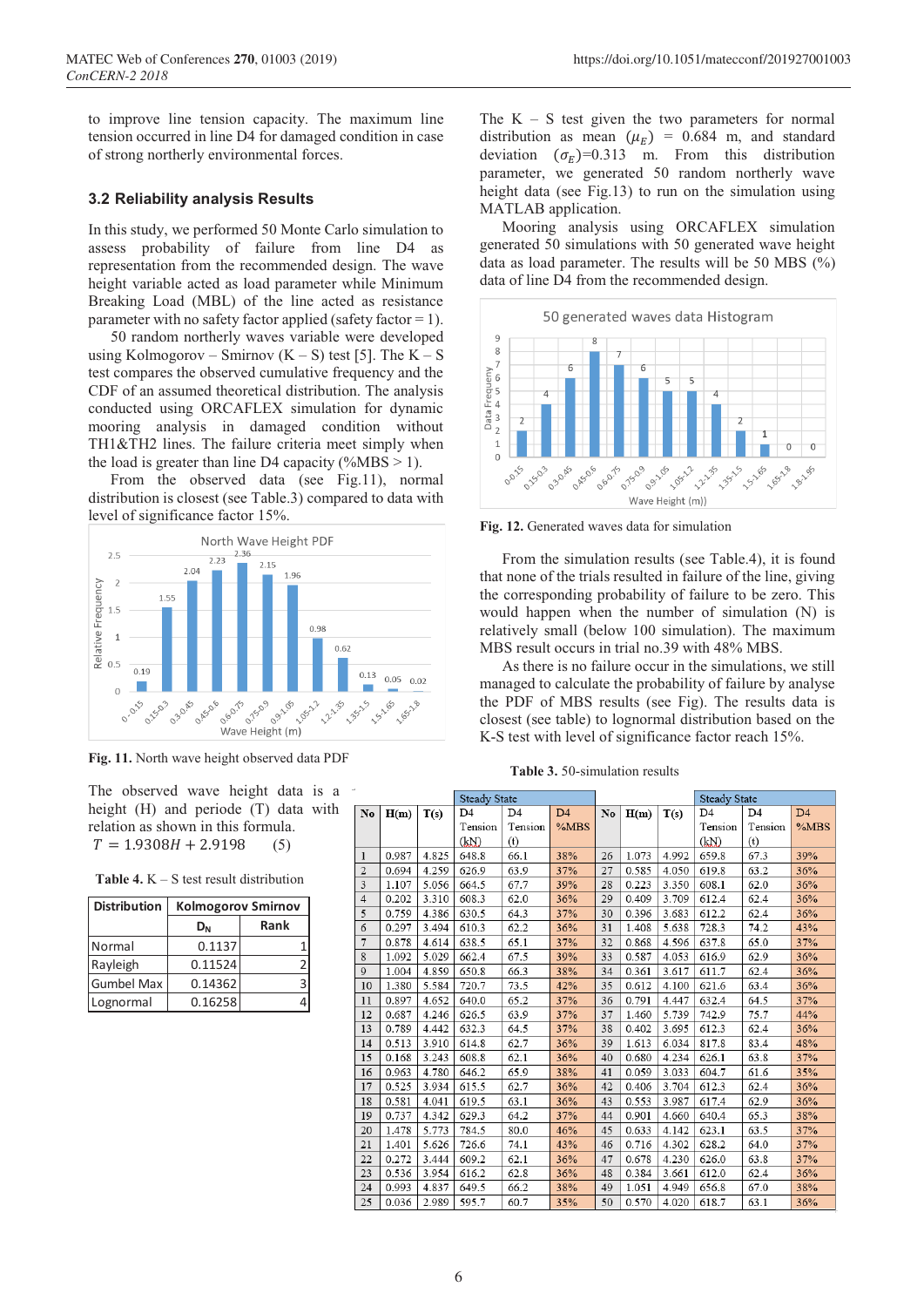

**Fig. 13.** Line MBS (%) PDF

Lognormal distribution can be used to theoretically represent line D4 tension MBS data with parameter:

- *Mean*  $\lambda_{MBS} = -0.98095$
- *Standar Deviation*  $\xi_{MRS} = 0.06684$

**Table 5.** K-S Test on MBS results

| ₩              | Distribution | Kolmogorov<br>Smirnov |      |  |  |  |  |
|----------------|--------------|-----------------------|------|--|--|--|--|
|                |              | Statistic             | Rank |  |  |  |  |
| 1              | Lognormal    | 0.21668               | 1    |  |  |  |  |
| $\overline{z}$ | Normal       | 0.22981               | 2    |  |  |  |  |
| 4              | Weibull      | 0.25255               | з    |  |  |  |  |
| з              | Rayleigh     | 0.49198               |      |  |  |  |  |

From the above PDF, probability of failure ( $P_f$ ) of D4 as representative from the recommended mooring design can be calculated using the curve area where  $1 \leq$  $\% MBS < \infty$ . The area will be calculated using following formulae.  $\ln h - 1$ 

$$
P(a < X \le b) = \frac{1}{\sqrt{2\pi}} \int_{\left(\frac{\ln a - \lambda_x}{\xi_x}\right)}^{\left(\frac{\ln a - \lambda_x}{\xi_x}\right)} \exp\left[-\frac{1}{2}s^2\right] ds
$$
\n
$$
= \Phi\left(\frac{\ln b - \lambda_x}{\xi_x}\right) - \Phi\left(\frac{\ln a - \lambda_x}{\xi_x}\right) \tag{6}
$$

$$
P(success) = p_s = 1 - p_f \tag{7}
$$

Then we calculate the probability of failure on line D4 as shown in calculation below:

$$
p_f = P(\%MBS \ge 1)
$$
  
\n
$$
p_f = 1 - \left[\Phi\left(\frac{\ln 1 - \lambda_{MBS}}{\xi_{MBS}}\right) - \Phi\left(\frac{\ln(-\infty) - \lambda_{MBS}}{\xi_{MBS}}\right)\right]
$$
  
\n
$$
p_f = 1 - \left[\Phi\left(\frac{\ln 1 - \lambda_{MBS}}{\xi_{MBS}}\right) - \Phi(-\infty)\right]
$$
  
\n
$$
p_f = 1 - \left[\Phi\left(\frac{\ln 1 - (-0.98095)}{0.06684}\right) - 0\right]
$$
  
\n
$$
p_f = 1 - \Phi(14.676)
$$

Using the equation (3), the reliability index is calculated:

$$
\beta = \Phi^{-1}(\Phi(14.676))
$$
  

$$
\beta = 14.676
$$

The reliability index shows a very large value in offshore platforms reliability criteria [10] with very small probability of failure (below 10<sup>-7</sup>) on line D4 for damaged condition without TH1 & TH2 lines.

# **4 Conclusions**

To verify the mooring performances of an Accommodation Working Barge on Tension Leg Platform in Makassar Strait, this study has found that.

- 1) For the mooring configuration, all safety factors are verified with and without TH lines with recommendation to change the AWB mooring lines connected to the TLP with new IWRC 54mm wires with MBL 174 tonnes from EEIPS 38 mm wires with MBL 90 tonnes. This change aimed to increase break capacity when the storm 100YRP occurs. It is advised to set the vessel wire loose (about 2m) when the storm occurs.
- 2) In the 100 YRP storm conditions, the line tension limit, TLP offset, and clearance between two vessels satisfied all the API criteria.
- 3) The maximum tension limit occurs in line D4 (87.9 tonnes / 50.5%MBS) for strong northerly environmental forces during 1-line failure condition. The maximum TLP offset is 27.89 m in case of strong southerly current, and the minimum clearance meet API criteria (>10m) which is 15.7 m when easterly environmental forces occur.
- 4) Based on the mooring analysis, the effect of the TH lines on the system performances is practically nonsignificant. Therefore, the recommended design should proceed without TH1&TH2 lines.
- 5) This study assesses reliability index of the recommended design using Monte Carlo simulation. The system has very high reliability index (14.68) with probability of failure below  $10^{-7}$ .

This work is supported by PT.ZEE Engineering Indonesia with the use of ORCAFLEX (version 10.1) program from Orcina.

# **References**

- 1. S. K. Chakrabarti, *Hydrodynamics of Offshore Structures,* Plainfield: Computational **2** (1987)
- 2. O. M. Faltinsen, *Sea Loads on Ships and Offshore Structures* (1990)
- 3. American Petroleum Institute, *API RP 2SK: Design and Analysis of Station keeping Systems for Floating Structures* **3** (2005)
- 4. American Petroleum Institute, *Recommended Practice for Planning, Designing and Constructing Fixed Offshore Platform – Load Resistance and Factor Design*, API RP-2A LRFD **21** (1993)
- 5. A. Haldar, S. Mahadevan, *Probability, Reliability, and Statistical Methods in Engineering,* John Wiley & Sons. Inc (2000)
- 6. Orcina, *ORCAFLEX User Guide* (2017)
- 7. Franklin Offshore International, *Mooring Analysis – Tirta Rajawali at West Seno TLP* (2017)